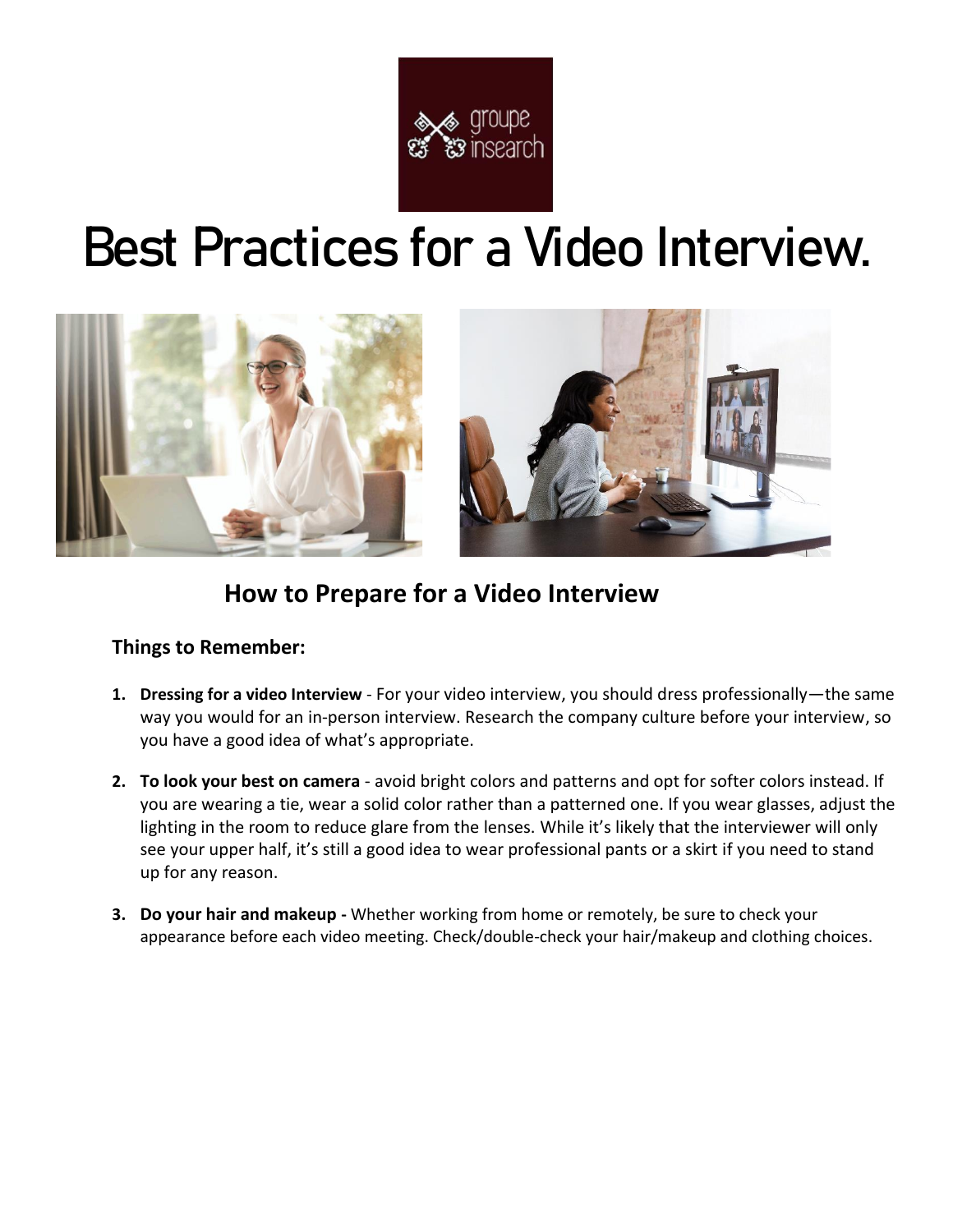

4. **Lighting is the key to great video** and will make you more precise on your video stream and allow "virtual backgrounds" to work better. Make sure there is MORE light in front of you than behind you. Bring in a desk lamp to light the side of your face. Open a window slightly to add more light to the other side of your face. You want to make sure to have more lighting on your face than on the background.



- 5. **Turn off things that go "ding" -** If you have instant messenger, Apple Messages, or other apps that "ding" open on your desktop, be sure to turn them off before your video calls. The "ding" notifications on your computer are broadcasted during a Zoom call. Just turn them off, or at least silence the notifications.
- 6. **Check your headroom -** In the T.V. world, the space above the top of your head to the top of the video frame is called "headroom." Too much headroom can be distracting, so here is a simple way to set up: Once your video is on, put 2 to 3 finger-widths of space at the top of your head to the top of the frame. This improves your appearance and lines up your eyes to an appealing level (in design, we call it the rule of 3rds). Your eyes are on the top 3rd of the video screen.





7. **Check your background -** Be mindful of what is behind you – you do not want them to see something that influences their perception of you, try to find a white wall or use the blur feature on your video settings.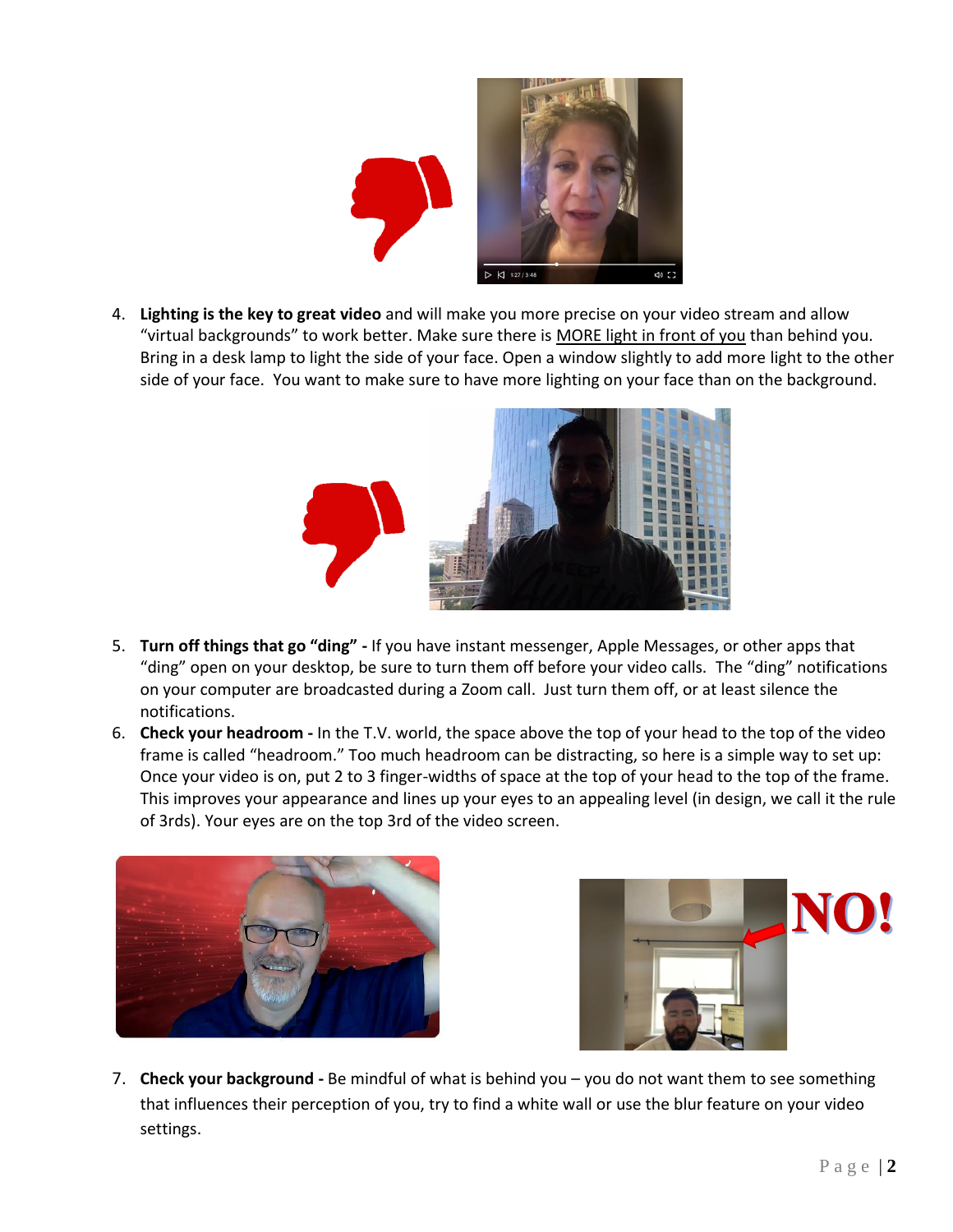

- 8. Try your best to find a private space where you will not be interrupted or have distractions going on behind you.
- **9.** Lastly Fill out the worksheet on the next page. This will help to refresh your memory about your past accomplishments before you get asked the questions. The more prepared you are the more eloquent you will sound!

## **Interview Prep Worksheet Instructions**

In the world of interviewing, there is one sad but inevitable truth – the person who is best for the job does not always get the job – the person who **questions the best for the job gets the job!** 

The interview prep worksheet is designed to help you give the very best interview you can specifically. To do that, you must understand a bit of what you will experience during an interview because the number one reason why a candidate bombs an interview has nothing to do with their skills. It has to do with how they prepare. During an interview, you will begin to feel a certain amount of stress. When you become stressed, you will start to lose your ability to access your long-term memory (details about things that happened more than 1 and a half years ago). Right now, the most popular style of the interview being conducted is a "behavior-based" interview – give me examples of what you have done in the past, and it is a fairly good indicator of what you are going to do in the future. So, you are going to have an interviewer ask you for details about something on your resume from 3 years ago, and your brain quite simply will not let you access those memories, and the result is a long drawn out pause and a filler statement like – "Boy that's a good question. Let me think about that a minute." As you are thinking – the interviewer is equating each second that passes by with a lack of actual experience and ultimately a failed interview.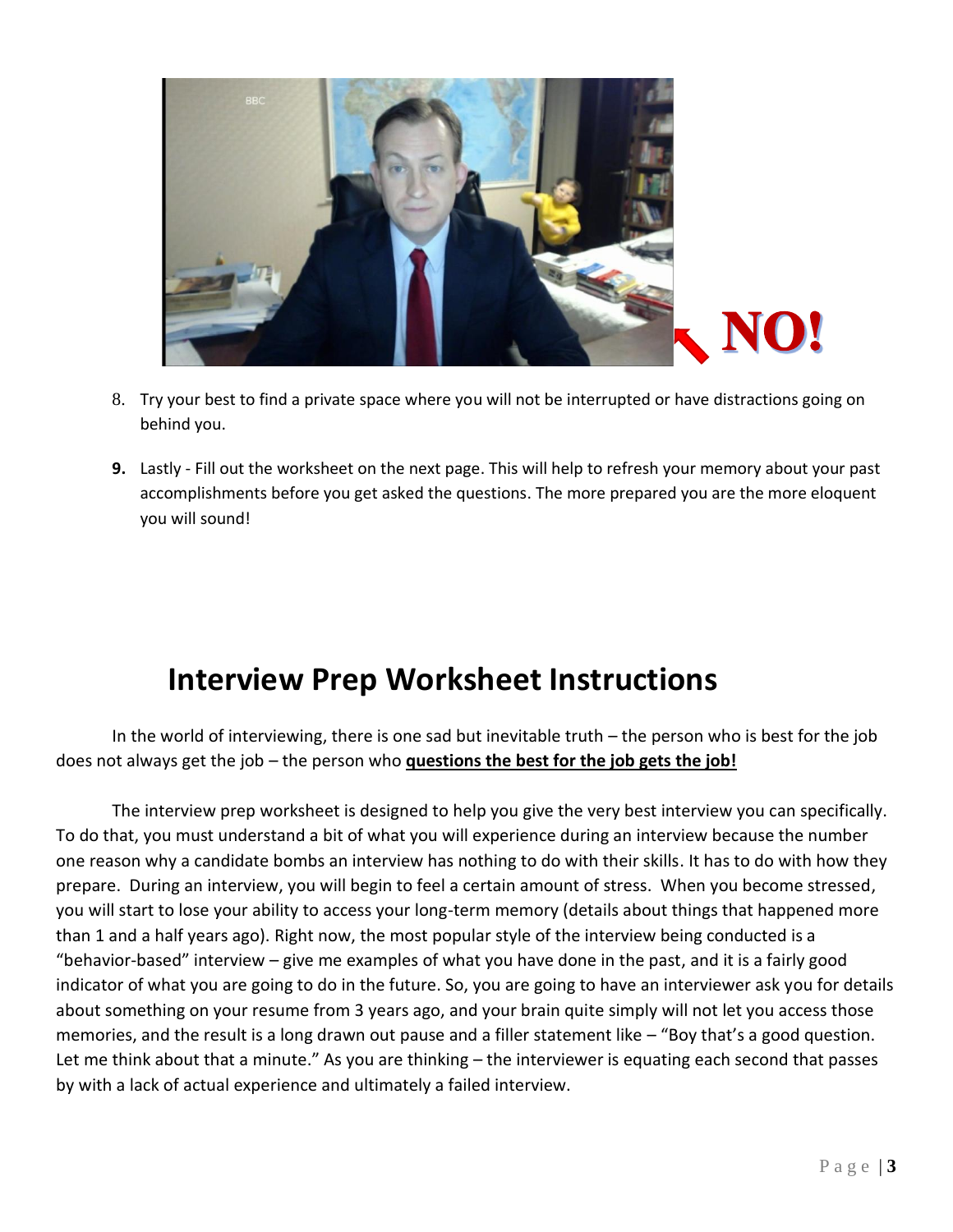Start with the left-hand side of the document. First, go through your last 3 positions and write down every accomplishment you can remember from those 3 positions. Focus specifically on three areas – namely – where did you **MAKE** the company money? Where did you **SAVE** the company money? And finally, where did you **IMPROVE A PROCESS OR PROCEDURE**?

Once you have done that – focus on the right-hand side of the page. Look at each accomplishment and make some notes on what happened with that accomplishment. Specifically, address these issues –whose buy-in did you have to get for the achievement? What hurdles did you have to overcome? Were you on time and on budget? What were your actual results vs. expected results? What would you do differently next time?

Once you have written all this down, what you have successfully done is now moved all those details stored in your long-term memory and put them back in your short memory so users can give better examples faster now during your interview. The result will be you will provide a much better interview. If you are scheduled for a telephone interview, feel free to have this sheet lying in front of you to reference while you are talking on the phone.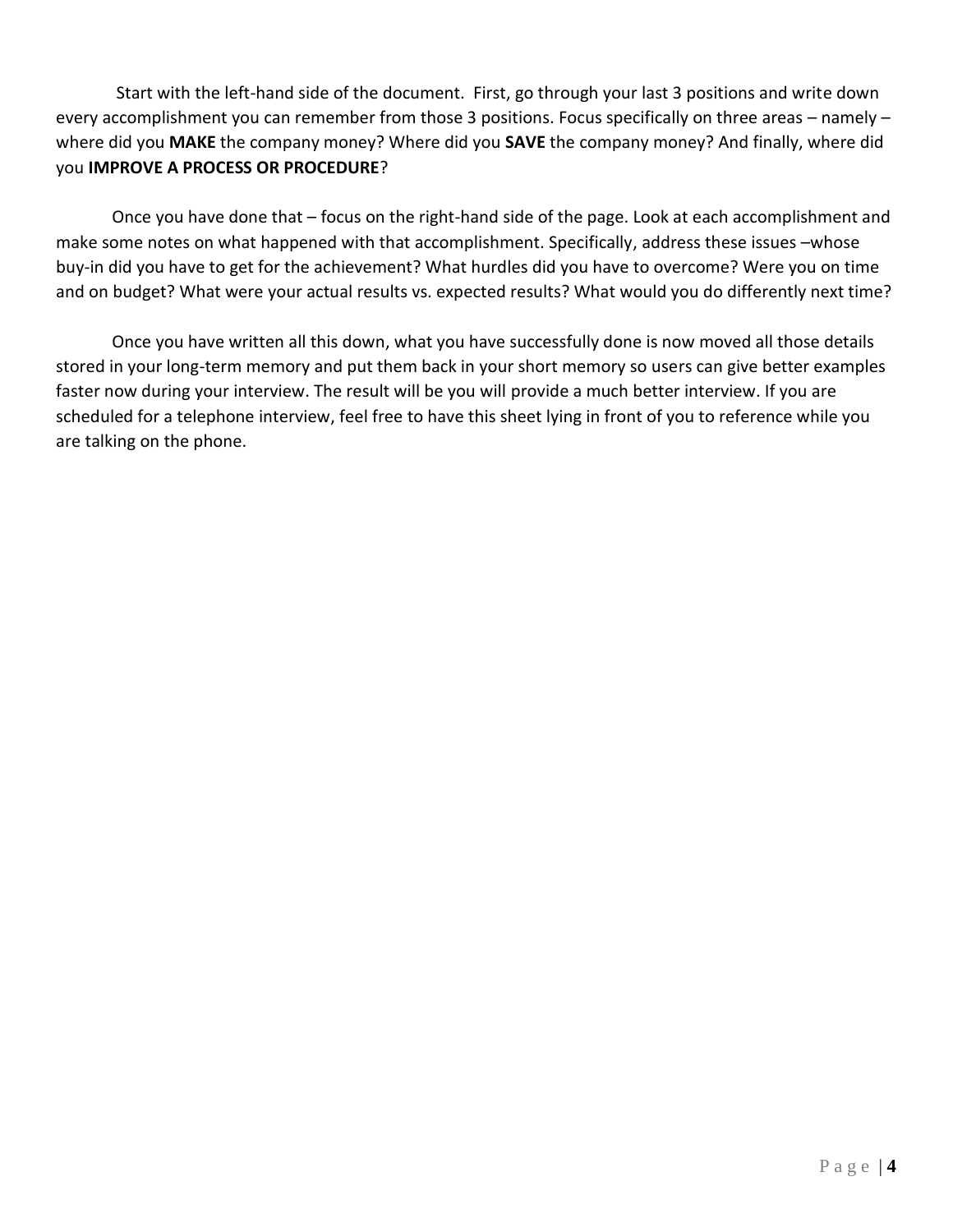### **Interview Preparation Worksheet.**

**REVIEWING YOUR PROFESSIONAL ACHIEVEMENTS - Start with your most recent Employer** - focus on the issues related to this position.

| List your Accomplishments/Achievements<br>while working at this position here: | List the strategy, implantation, and development<br>processes you used to bring about these results: |
|--------------------------------------------------------------------------------|------------------------------------------------------------------------------------------------------|
|                                                                                |                                                                                                      |
|                                                                                |                                                                                                      |
|                                                                                |                                                                                                      |
|                                                                                |                                                                                                      |
|                                                                                |                                                                                                      |
|                                                                                |                                                                                                      |
|                                                                                |                                                                                                      |

| List your Accomplishments/Achievements<br>while working at this position here: | List the strategy, implantation, and development<br>processes you used to bring about these results: |
|--------------------------------------------------------------------------------|------------------------------------------------------------------------------------------------------|
|                                                                                |                                                                                                      |
|                                                                                |                                                                                                      |
|                                                                                |                                                                                                      |
|                                                                                |                                                                                                      |
|                                                                                |                                                                                                      |
|                                                                                |                                                                                                      |

### Page | 5